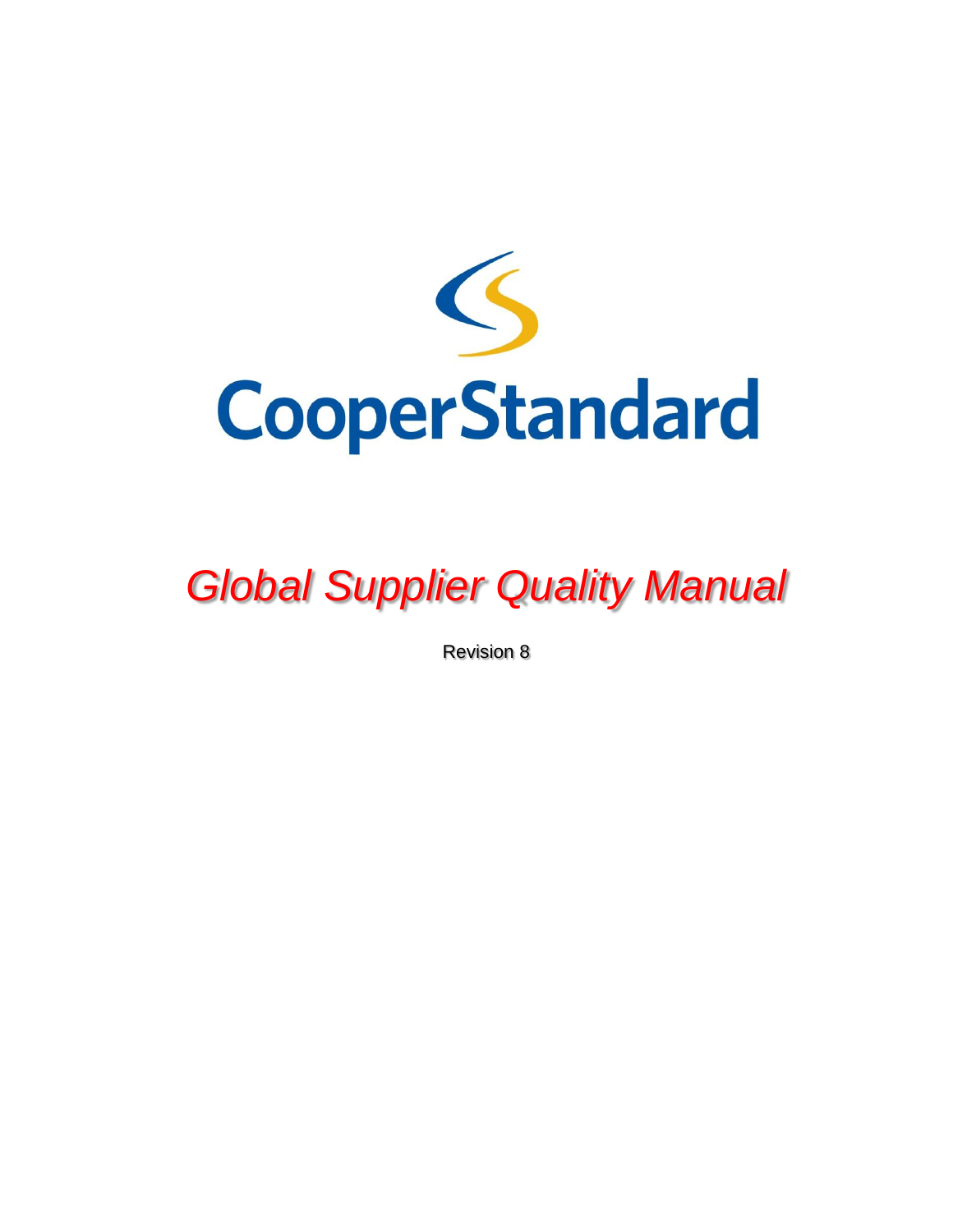## **Introduction**

- 1. **Purpose:** This manual has been created for Cooper Standard's (CS) Production, Prototype and Service Suppliers. The manual includes all CS locations and joint ventures registered under the CS name. The manual is for all product lines. The manual is provided to communicate quality, delivery and purchasing requirements. This Supplier Quality Manual outlines business rules and supplier requirements necessary to standardize supplier processes, rejections and supplier performance – to include escalation if determined.
- 2. **Scope:** The intent of this manual is to extend the scope of latest ISO 9001 and IATF-16949 requirements and to include the additional requirements of CS. This document defines the basic quality systems and procedures required for suppliers of direct Production, Prototype and Aftermarket parts or services to CS and are intended to orient suppliers to these requirements. The supplier's quality system is subject to review and evaluation by CS personnel and this document will serve as the basis for such a review. The CS divisions or plants initiating the purchase orders may provide supplemental requirements.

In addition to this manual, there are divisional and local forms and appendixes that support this CS Global Quality Manual. These are found at [https://cooperstandard.sharepoint.com/Sites/Partner/SitePages/Home.aspx.](https://cooperstandard.sharepoint.com/Sites/Partner/SitePages/Home.aspx)

- 3. **Approach:** CS is committed to selecting suppliers that are willing to work with CS to achieve: zero defects, continuous improvement, on-time delivery and increased value. CS quality systems focus on Advanced Product Quality Planning (APQP). Suppliers are expected to employ effective APQP process. Refer to AIAG APQP manual.
- 4. **Audit:** CS personnel and/or customers or the customer's representative has right to verify at the supplier's premises and at CS's premises that subcontracted product conforms to specified requirements. A "Supplier Audit" is mandatory for all new Suppliers, meaning any supplier who has never before supplied material to any CS facility and who is a supplier of high risk or new/key material used. The first phase of the "Supplier Audit" requires the supplier to complete the Supplier Profile form. Based on the information provided, the CS Purchasing and / or Quality Department will then decide whether or not a facility review will also be required using the Supplier Audit form.
	- a. CS has the right to conduct periodic visits at any supplier location that currently does direct and indirect business with CS. These visits will be performed by Supplier Quality, Supplier Development, or Plant staff. They will conduct problem visit resolution reviews, APQP/ launch readiness reviews, supplier capacity and over-all supplier performance reviews.

As required by OEM Customer Specific IATF-16949, sub-tier suppliers to CS are to have CQI-9/ 11/ 12 / 15 / 17 / 23 / etc Assessments for heat treated/ plated/ coated/ welded/ soldered/ plastic molding/ etc components. Suppliers will be responsible to update and submit their annual copies of assessments to the CS Supplier Portal at [https://cooperstandard.sharepoint.com/Sites/Partner/SitePages/Home.aspx.](https://cooperstandard.sharepoint.com/Sites/Partner/SitePages/Home.aspx) Should Cooper Standard need to contact you directly regarding a document, it is expected that the newest version document will be provided to the Requestor within 2 business days. Failure to provide the requested documentation within the allotted timeframe will result in escalation which may include: DMN/CONCERN issuance, New Business Hold, Removal from Approved Source List, etc.

5. **Distribution:** This document is maintained by CS at a global level. Compliance to the requirements of this SQM is mandated on the purchase orders. Suppliers are responsible to ensure that they maintain a copy of the SQM. Each supplier is provided online access to the SQM [https://cooperstandard.sharepoint.com/Sites/Partner/SitePages/Home.aspx.](https://cooperstandard.sharepoint.com/Sites/Partner/SitePages/Home.aspx)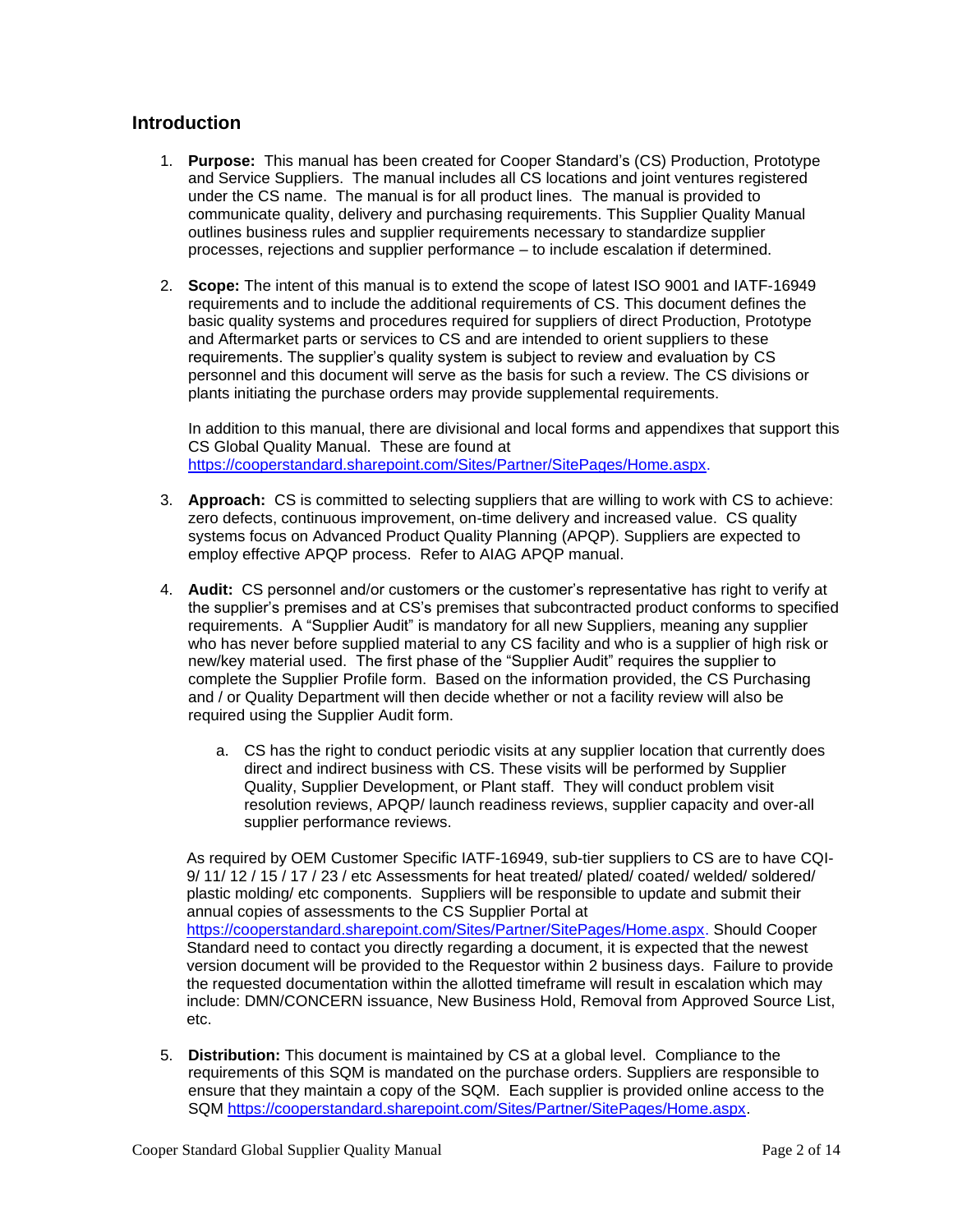- 6. **Confidentiality:** All information concerning the relationship between CS and its suppliers will be respected as confidential. This includes, but is not limited to, purchase specifications, pricing customer information.
- 7. Code of Conduct: Cooper employees, Contractors and Suppliers are expected to comply with the latest version of Code of Conduct located at [www.cooperstandard.com/supplier-code](http://www.cooperstandard.com/supplier-code-conduct)[conduct.](http://www.cooperstandard.com/supplier-code-conduct)

# **Quality Systems**

#### **General Overviews**

- 1. The supplier is responsible for providing written communication to CS Purchasing of all manufacturing process changes that affect the material(s) being supplied to CS. Based on the specific circumstances, CS will then evaluate whether or not CS can accept the supplier's specification requirements and/or if re-approval is required. This would include the supplier's inability to meet any parameters listed on the CS specification. Examples include any changes in product form, any changes in the manufacturing process, a supplier wanting to supply the same product / material from a different manufacturing site that is not already approved, material changes, and/or related changes that may affect fit, form, or function.
- 2. Suppliers are required to notify CS of any company name, or significant personnel or contact changes within their company. Once CS is notified, the updates will be made on the Approved Source List – ASL without re-approval. DMN/CONCERN contact changes must be submitted to [DMN/CONCERNSPRSAdmin@cooperstandard.com.](mailto:DMNSPRSAdmin@cooperstandard.com) If there are changes in the supplier's manufacturing location a Supplier Audit may be conducted. New MSDS sheets with the corrected manufacturer name will be required for products already on the Approved Source List. Suppliers will be required to update and submit their Supplier Profile form to CS Supplier Portal at [https://cooperstandard.sharepoint.com/Sites/Partner/SitePages/Home.aspx.](https://cooperstandard.sharepoint.com/Sites/Partner/SitePages/Home.aspx) The Supplier will be required to update the Supplier Profile form should a change occur and every 3 years to CS Supplier Portal at

[https://cooperstandard.sharepoint.com/Sites/Partner/SitePages/Home.aspx.](https://cooperstandard.sharepoint.com/Sites/Partner/SitePages/Home.aspx)

- 3. Outstanding quality and delivery performance including adherence to CS "Zero Defects" and "100% On Time Delivery" standards are required. Cost competitiveness and excellent customer service are also required. Sustained poor performance in conjunction with unacceptable corrective action could potentially result in the removal of a supplier from the Approved Source List, which entails re-sourcing that business the supplier has with CS.
- 4. The Automotive Industry Action Group (AIAG) [www.aiag.org](http://www.aiag.org/) has published several manuals that standardize procedures, technical classifications, and reporting formats, which are required by our customers. Suppliers are responsible to remain current with these standards.
- 5. ISO-9001 is defined as minimum acceptable unless otherwise agreed upon by Cooper Standard, with the ultimate goal of certification to IATF-16949. Compliance to the Minimum Automotive Quality Management System Requirements (MAQMSR) for Sub-Tier Suppliers must also be demonstrated as directed by CS Supplier Quality. Exceptions for certification include pallet, box, bag and other non-production suppliers. Suppliers are likewise expected to be conforming to an environmental management system consistent with ISO 14001. Suppliers will be responsible to update and submit their valid copies of registration certificate to the CS Supplier Portal at

[https://cooperstandard.sharepoint.com/Sites/Partner/SitePages/Home.aspx.](https://cooperstandard.sharepoint.com/Sites/Partner/SitePages/Home.aspx) Suppliers who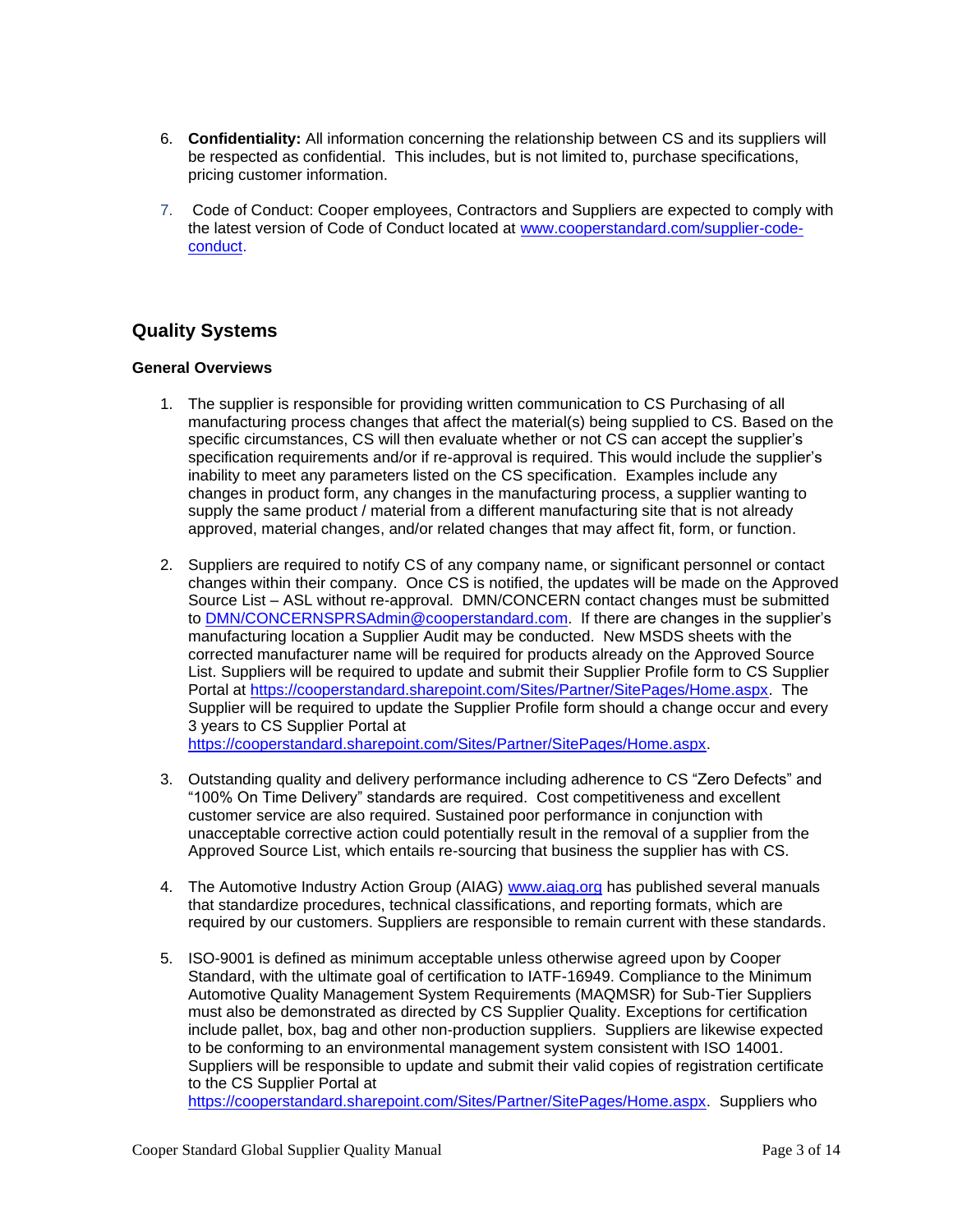fail a surveillance audit must notify their CS Buyer immediately. Failure to maintain your ISO9001 minimum certification will result in the removal of a supplier from the Approved Source List, which entails re-sourcing that business the supplier has with CS. All external labs used for gage calibration and validation testing must be certified to ISO/IEC17025 or national equivalent.

- a. Should Cooper Standard need to contact you directly regarding a document (e.g. ISO9000, IATF-16949, Profile, CQI, etc), it is expected that the newest version document will be provided to the Requestor within 2 business days. Failure to provide the requested documentation within the allotted timeframe will result in escalation which may include: DMN/CONCERN issuance, New Business Hold, Removal from ASL, etc.
- 6. CS Supplier Development, Supplier Quality, Management System, or Plant Quality will provide assistance to suppliers in the following areas:
	- a. Resolution of critical issues between the supplier and the CS facilities
	- b. Provide direction on CS policies pertaining to suppliers
	- c. Assist high impact suppliers with improvement activities
	- d. Work with potential new suppliers to bring them to a level to be added to the ASL
	- e. Provide resources for, and where appropriate, conduct specific training when a supplier has a need for additional knowledge
	- 7. The Supplier is responsible to establish a system to secure that all Cooper Standard and OEM specific requirements are considered and implemented into the supply chain. It is in the responsibility of the supplier to get access to all relevant specifications and agreements.
	- 8. The supplier is responsible to nominate a qualified product safety responsible person in his organization and to communicate this person to Cooper Standard with the supplier profile. It is also in the responsibility of the supplier to forward this requirement to his sub suppliers.

#### **PPAP Submission Approval Process**

- 1. The level of PPAP submission to CS always defaults to a Level-3 PPAP submission, unless otherwise specified. The language is English parallel translations are acceptable. The PPAP is at no cost to CS.
- 2. In order to receive full payment related to the specific product being purchased by the CS plant the supplier must obtain full PPAP approval from the CS receiving plant.
- 3. Each supplier must meet all of the PPAP requirements including the promise date of submission to the CS plant in question. PPAP promise dates are established at product launch meetings with the CS Launch Teams or Plant Program Management Teams. It will be the responsibility of the supplier to supply an AIAG / OEM compliant PPAP package. The package will be in accordance with AIAG PPAP Manual, and submitted to the receiving CS plant. The PPAP package will be representative of the final customer format in which the receiving plant will be submitting to its customer. Each of the OEM specific requirements must be in accordance with customer specific requirements and instructions found in the AIAG PPAP Manual.
- 4. CS receiving plant will inspect the PPAP samples and review the documentation. If the submission is found to comply with all requirements, the Part Submission Warrant (PSW) will be marked approved, signed and returned to the supplier. If discrepancies are found, the submission will be rejected and put on hold until those discrepancies are resolved. The PSW will be marked rejected, signed and returned to the supplier, along with a Supplier Request for Corrective Action form detailing the discrepancies.
- 5. With the PPAP submission, the supplier is to include the latest version of the Cooper Standard PPAP Checklist.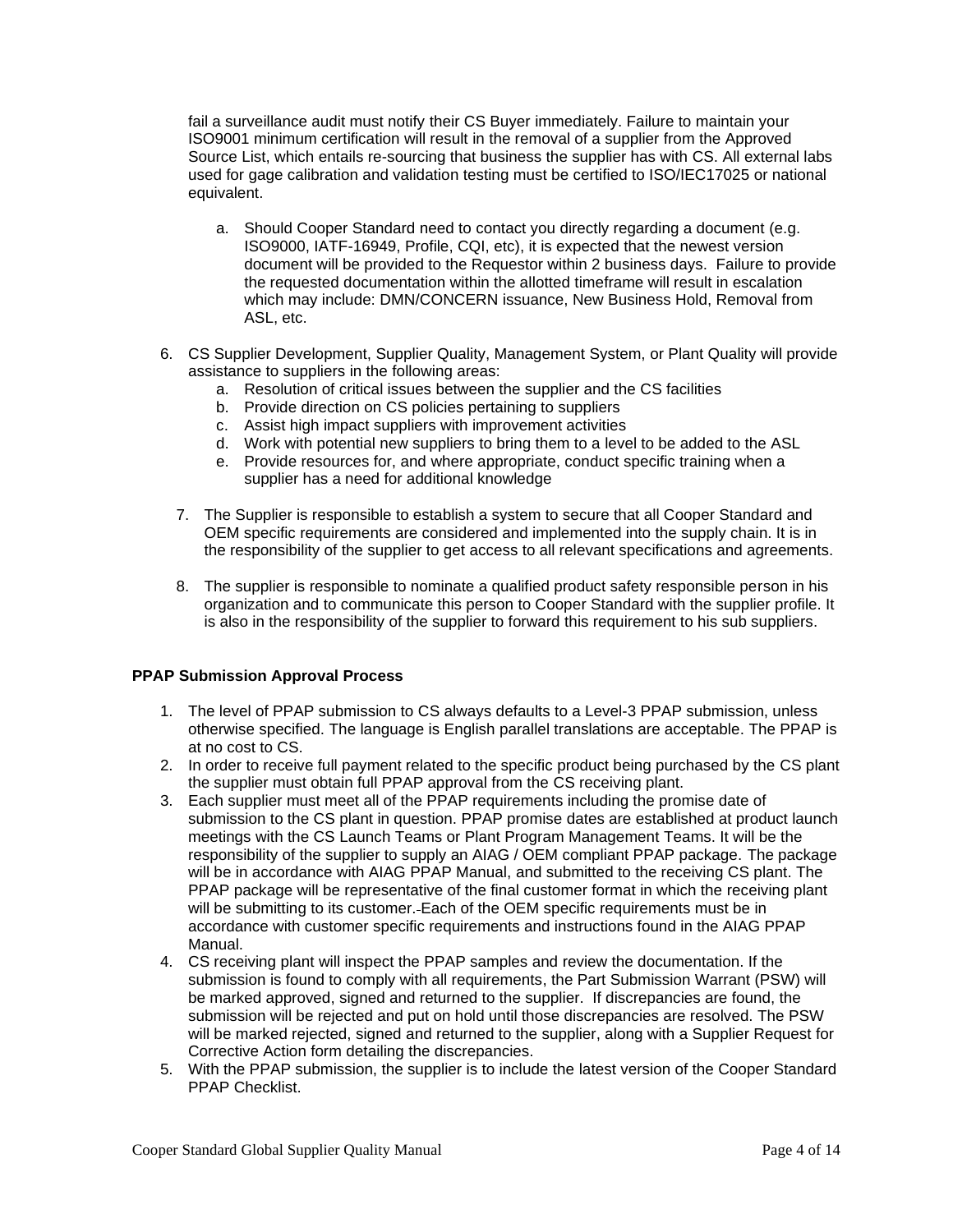6. For Bulk materials, the supplier is contact the CS receiving plant for instructions on how to follow the AIAG PPAP bulk process.

## **APQP & Safe Launch**

- 1. All suppliers shall utilize and maintain the AIAG Advanced Product Quality Planning (APQP) methods at all stages with the goal of problem free seamless launch. Reference Manuals:
	- a. AIAG Production Part Approval Process (PPAP)
	- b. AIAG Statistical Process Control (SPC)
	- c. AIAG Measurement Systems Analysis (MSA)
	- d. AIAG Advanced Product Quality Planning and Control Plan manual (APQP)
	- e. AIAG Potential Failure Mode and Effects (FMEA)
	- f. Automotive Quality Management System Standard IATF-16949
- 2. Pass-thru characteristics (PTC) are supplier controlled characteristics that once generated, are not further controlled or 100% functionally tested / inspected during processing at the CS Plant. Non-conformance in these types of characteristics will be passed on to CS customers.
	- a. Suppliers are required to conduct the following:
		- i. Ensure that PTC's are considered during their APQP activities and that relevant controls are identified and applied in the Process Failure Modes and Effects Analysis and Control Plan
		- ii. Identify each pass-thru characteristic as PTC on their control plan
		- iii. Communicate PTC's to their sub-tier suppliers and require proper control
- 3. All suppliers must utilize a safe launch process to include product/material certification during initial production runs. The duration of certification and characteristics for certification shall be initiated by the supplier with the CS plant at time of PPAP. A minimum of 1200 pcs./part number shall be consecutively completed unless otherwise agreed to by the CSA plant quality, CSA SDE and supplier representatives. Individual part markings or box labeling shall be as instructed by the CS plant.
- 4. High Pressure Die Casting products must comply with the latest version of the Cooper Standard's High Pressure Die Cast Standard.
- 5. The supplier's product quality team must assess the feasibility of the proposed design during their APQP phase of the program. Customer design ownership does not preclude the supplier's obligation to assess design feasibility. The team must be satisfied that the proposed design can be manufactured, assembled, tested, packaged and delivered in sufficient quantity on schedule at an acceptable cost to Cooper Standard. The supplier's consensus that the proposed design is feasible should be documented along with all open issues that require resolution and presented to CS for their support.

#### **Run @ Rate / Capacity Analysis**

- 1. Suppliers are required to perform a run at rate / capacity study as part of their PPAP process. The results shall be documented on the Supplier Run @ Rate Capacity form and submitted as part of the PPAP package. The Safe Launch Process can be included in the Run at Rate assuming it is agreed to by the plant quality function and CS SDE representatives.
- 2. The purpose of the run @ rate / capacity is to ensure that the supplier's process is capable of meeting PPAP requirements and quoted volumes.
	- a. Where equipment and / or processes are shared with other part numbers, the supplier is required to perform a capacity study prior to a Run @ Rate, to ensure that equipment / process capacity is not over sold.
- 3. During a analysis, all production tooling must be in place and running at full capacity, using all processes, personnel, gauging and procedures. The process and controls shall be reflected in the supplier's control plan.
- 4. The number of components to be produced during the Run @ Rate Capacity will be the same quantity required for PPAP and / or as specified by the purchase order. The results should then be projected to show the results based on an 8-hour production run.
- 5. Future capacity studies may be requested to the supplier based on volume increases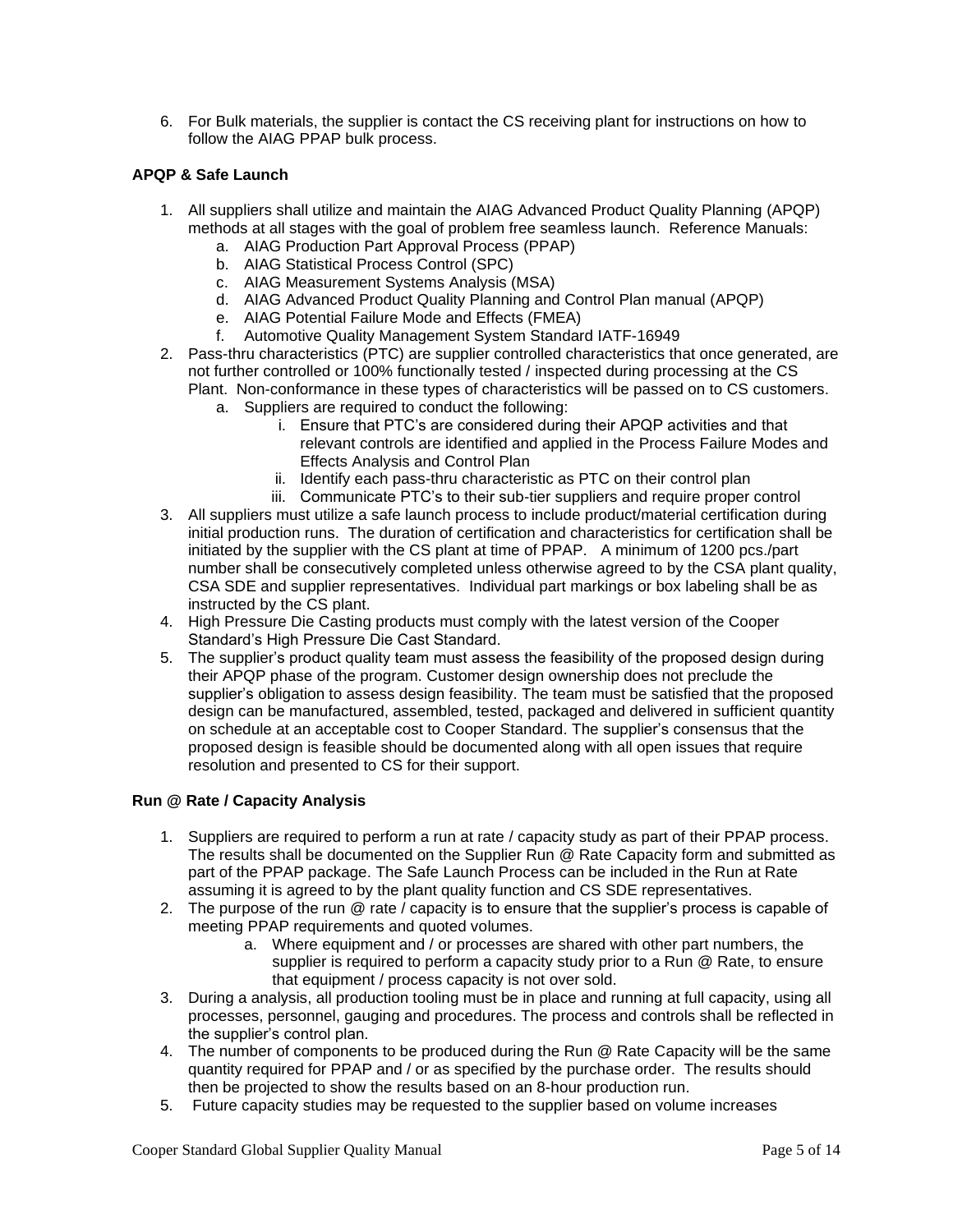#### **Tool Acceptance Report & Math Data Submission**

- 1. Any production tooling/gages that is the property of CS must have a Tool Acceptance Report submitted as a part of the PPAP process. It is the supplier's responsibility to complete the Tool Acceptance Report.
- 2. The purpose for the Tool Acceptance Report is to have a record of the tools/gages built by the supplier or the supplier's vendor. This should assist with the approval process for payment of the tooling/gage.
- 3. Cooper funded designs, tooling, gages, etc are to have electronic math data (STEP format) included in the PPAP submission. Two electronic copies of Math Data and two copies of hard copy prints are to be submitted.

#### **International and China Automotive Material Data Standard (IMDS and CAMDS) and Registration, Evaluation, Authorization and Restriction of Chemical (REACH)**

- 1. All suppliers are required to submit within the appropriate IMDS or CAMDS on-line system all information required to comply with ELV (End of Life Vehicle) requirements. The data must be entered into the appropriate IMDS or CAMDS system at the time of PPAP submission, or earlier if requested by CS. An appropriate IMDS or CAMDS screen print showing approval shall be supplied with the PPAP package.
- 2. For regions utilizing **R**egistration, **E**valuation, **A**uthorization and Restriction of **Ch**emical REACH, the supplier is responsible to fulfill all REACH requirements.

## **Annual Validation**

- 1. All product characteristics must be measured annually at a minimum to ensure continuing conformance to the drawing, material and specifications for all parts and services provided to CS. Annual validation submissions are to be retained at the supplier location and made available upon request. Current Laboratory Certificates are also to be available upon request. Inability to provide timely annual validation documents when requested will result in the issuance of a Defective Material Notice (DMN/CONCERN). This requirement applies to all drawing, specification and purchase order requirements unless otherwise waived by an approved deviation.
- 2. The results of dimensional inspection, material and functional testing must be documented using the sequence of the numbered blueprint from the PPAP submission. Supplier forms are acceptable but must be in English.

Note: Certifications of Compliance are not acceptable.

- Note: Annual Validation is at no cost to CS.
- Note: Based on Cooper's specific customer requirements, additional documentation may be required. If additional items are needed, this will be communicated to the supplier.

#### **Product Identification and Traceability Requirements**

- 1. CS requires the supplier to establish and maintain procedures for identifying the production lots from receipt of raw material through shipment of final product. This system should permit the segregation of suspect material, and the reporting of quality and production data, based upon the unique bar code label on each container supplied to CS.
- 2. All required paperwork such as material certifications, inspection reports, shall be retained by the supplier, and be available to CS upon request.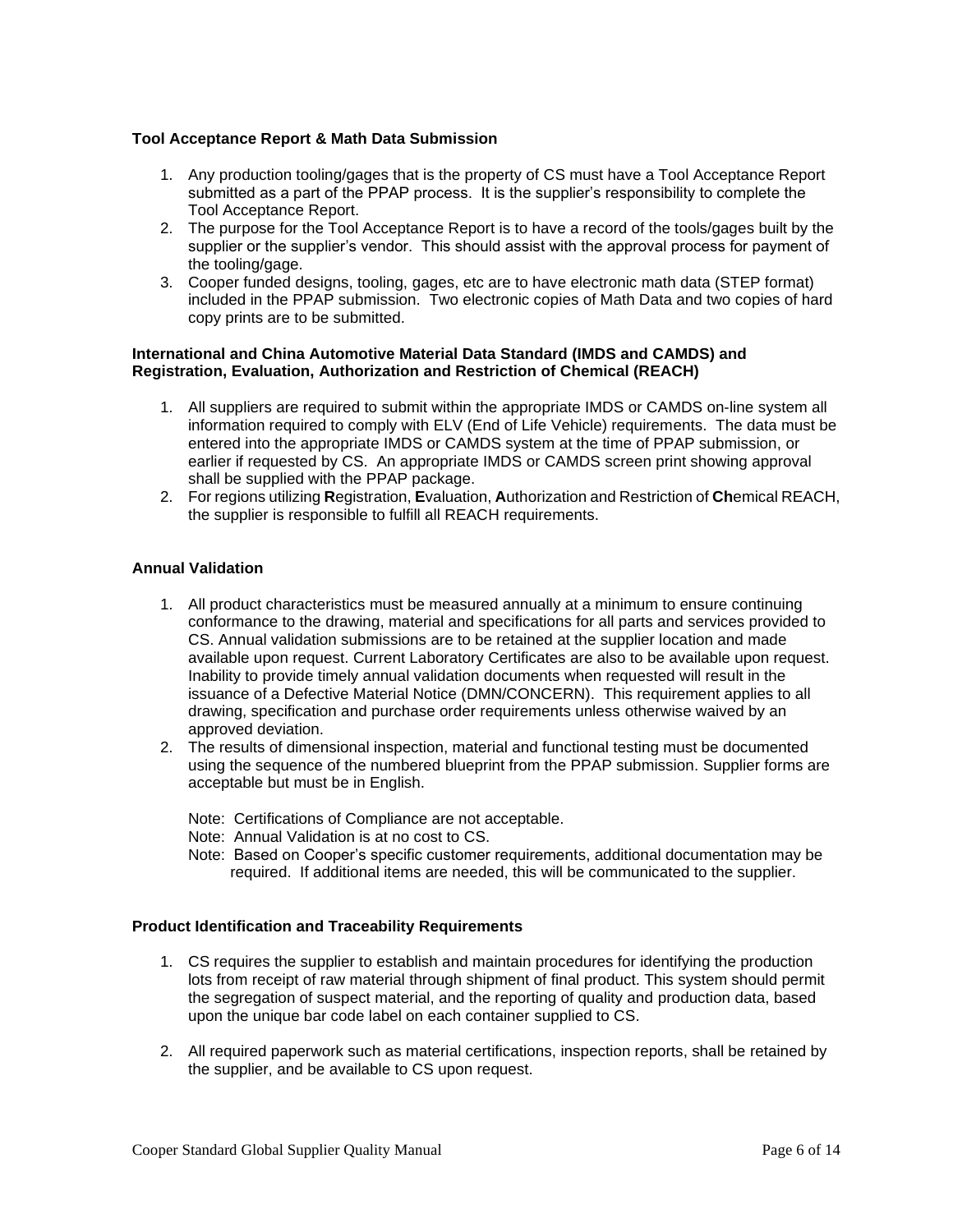#### **Record Retention**

- 1. Records will be retained at the supplier as followed
	- a. PPAP records: 15 years past life of program
	- b. Material certification: 3 years
	- c. Inspection reports: 3 years
	- d. All other part quality documents not specified: 3 years

Note 1: For products and materials going to General Motors, refer to GM specification GMW15920 outlining +50 years record retention requirements.

Note 2: Retention periods are minimum unless superseded by customer or other legal authority.

# **Supplier Performance Scorecard**

## **Supplier Performance Rating System, (SPRS)**

1. SPRS is used to monitor supplier performance on a monthly basis. This system will put variable data in a numeric database, which will be used to provide feedback to both the supplier and CS about on-going performance. The supplier will have access to their monthly performance through the CS Supplier Portal at [https://cooperstandard.sharepoint.com/Sites/Partner/SitePages/Home.aspx.](https://cooperstandard.sharepoint.com/Sites/Partner/SitePages/Home.aspx)

#### **Repercussions of Poor Supplier Performance**

1. The SPRS performance index information will be used to determine future sourcing decisions and supplier development activities. In addition, suppliers that exhibit poor performance or Non/Poor-Responsiveness to corrective actions will be notified by CS to provide their specific corrective action reports and their overall improvement plan. A site IQR may occur with the CSA SDE function. Suppliers who continue to exhibit poor performance beyond 30 days may become subject CS2 implementation with an CSA SDE determined 3<sup>rd</sup> party (at the supplier cost) to ensure Wall of Quality emplacement. The 3<sup>rd</sup> party may also provide systematic engineering support to ensure the suppliers systematic countermeasures are effective to maintain satisfactory compliance to the CSA SPRS system. CSA SDE will manage this activity with the  $3<sup>rd</sup>$  party. Suppliers who do not show acceptable improvement during CS2 (within 60 days from implementation) may become subject to New Business Hold status, and/or could be resourced and removed from the Approved Source List, depending on the severity of the quality issue. All prior purchase commitments made with a supplier will be considered void if this supplier is removed from the Approved Source List due to unacceptable performance.

# **Defective Material Notification (DMN/CONCERN)**

#### **DMN/CONCERNs will be issued for the following**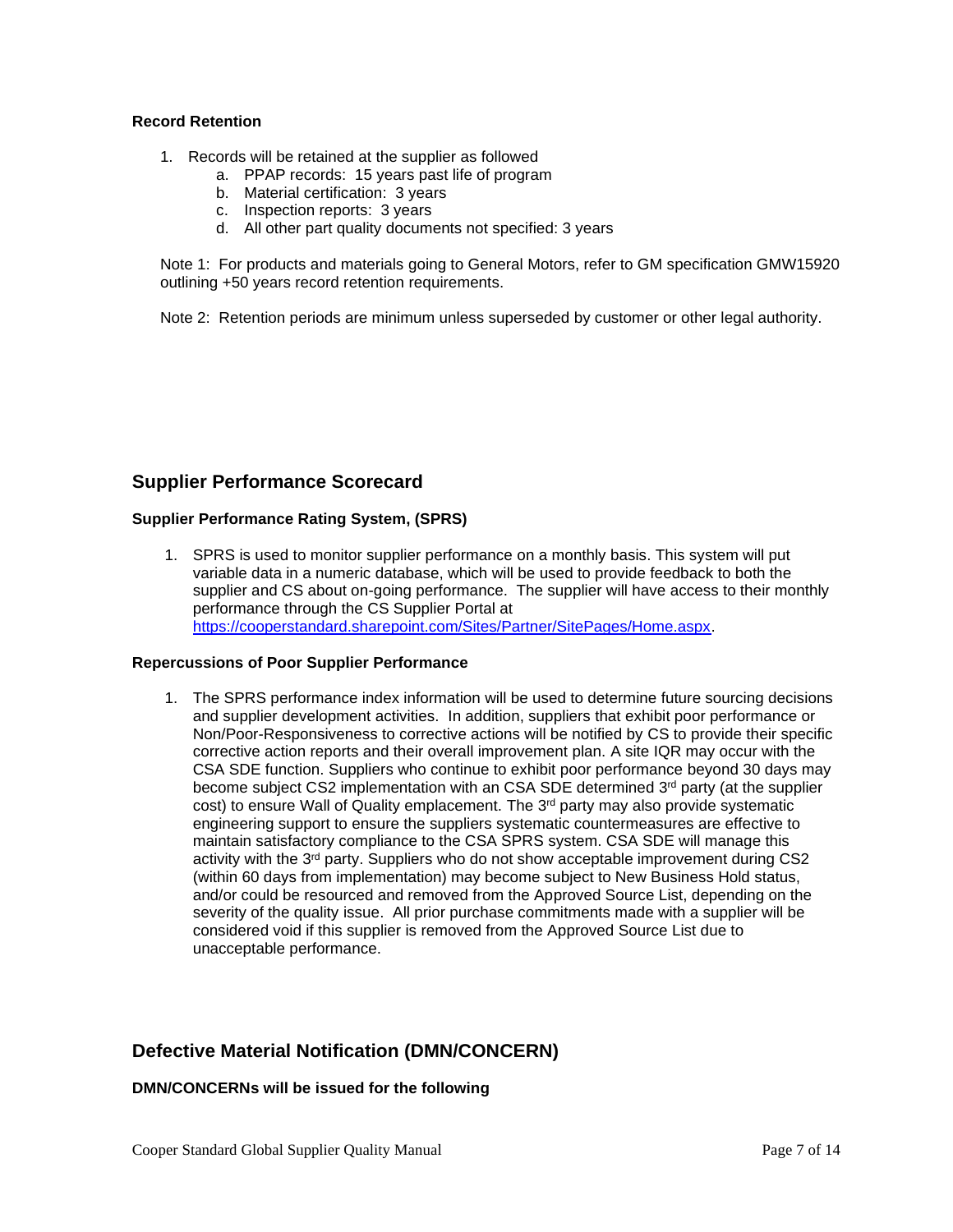DMN/CONCERNs will be issued when the supplier's product (bulk, raw, component, assembly, etc) has been determined to not meet design/print/functional requirements. Reason may include dimensional, appearance, fit, form, and/or function that cannot be used within the CS facility or is returned from an upstream customer. The origin of the reject can occur at any process step (CS facility, CS's customer, or dealership warranty). Other examples for issuing a DMN/CONCERN include not meeting the engineering specifications, foreign material present in the product, damaged material, incorrect material shipped, short shipments, mislabeling, packaging, PPAP, failure to maintain annual validation records, safety issues, launch, late corrective action responses, missing/expired required upload documents, non-responsiveness, etc.

Each CS plant will issue specific instructions if material is rejected. When supplier product is rejected from either a CS plant or one of the CS customer locations, rejections must occur in accordance with the SQM. Suppliers to CS will be responsible for costs incurred due to the supply of defective material. The supplier is responsible for replacing non-conforming material in a timely manner to meet CS delivery requirements. In the event CS detects non-conforming purchased items, and production scheduling and inventories prohibit return to the supplier, CS reserves the right to perform the necessary separation of non-conforming product at the Suppliers expense. Additional associated costs as a result of the non-conformance may be charged back to the supplier.

## **Concerns will be issued for the following**

- 1. Concerns are for any minor issue which does not directly affect the quality of a CS manufacturing process but the supplier needs to be aware.
- 2. Possible reasons for concerns could include these limited examples; sorting cost or return of product not included on previous DMN/CONCERNs, a label not on all four sides of the skid, slightly damaged packaging.
- 3. Should a supplier pro-actively call the CS Plant with a potential issue that CS is not aware of, this would also be coded as Concern.

#### **Supplier Response**

- 1. Should a DMN/CONCERN be issued, the supplier is expected to immediately contact the CS Plant to understand the issue and agree on the proper level of support needed to maintain production at CS. Then, throughout the DMN/CONCERN corrective action process there are time limits (as applicable) for timely completion.
	- a. Immediately upon issuances identify appropriate containment actions with the Cooper DMN/CONCERN Author.
	- b. Target within 24 hours to have root cause preliminarily identified along with interim corrective actions identified/implemented.
	- c. Target within 7 calendar days to have root cause confirmed with permanent corrective action identified.
	- d. Target within 14 calendar days to have permanent corrective actions implemented.
	- e. If more time is needed, please address/confirm with the Cooper DMN/CONCERN author.
	- f. The first upload of the CS Corrective Action form into the DMN/CONCERN is to be within the first 24 hours and acknowledgement of the incident (clear problem statement) and interim containment actions identified/implemented.
	- g. Future uploads the CS Corrective Action form into the DMN/CONCERN are to be no more than every 7 calendar days thereafter to document progress until the permanent corrective action is approved by DMN/CONCERN Author at Cooper Standard.
- 2. If the above timing is not meet, CS may issue a Customer Dissatisfaction DMN/CONCERN. If a DMN/CONCERN continues to go unanswered or continues to receive poor response after on-going documented attempts by the CS, then CS Management will intervene and develop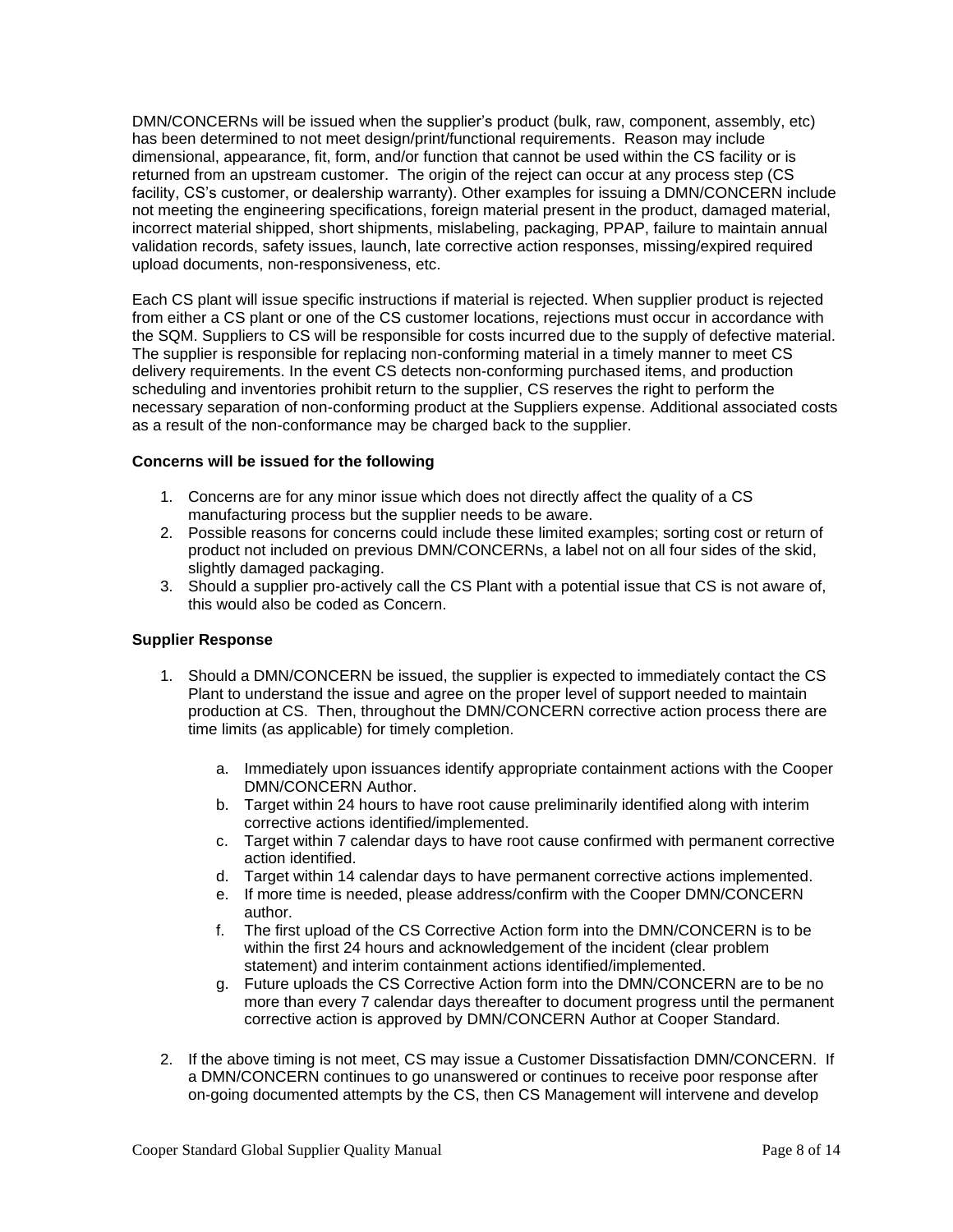next steps (e.g. supplier meeting, placement on New Business Hold, removal from ASL, and/or resourcing of current business).

- 3. Always refer to the portal for the newest version of the CS Corrective Action Form and do not use obsolete versions
- 4. As part of the evidence of the permanent corrective action, ALL Documentation (Control Plan, PFMEA, WI, etc.) shall be up-dated and uploaded into the DMN/CONCERN system as evidence of change. These documents shall clearly identify the DMN/CONCERN# on both the Control Plan & PFMEA. If the DMN/CONCERN is a repeat issue that shall also be noted on the Control Plan & PFMEA. The new RPN # on the PFMEA shall reflect the actions taken utilizing the latest AIAG PFMEA Edition.
- 5. Operator Error is not an acceptable root cause and a DMN/CONCERN with this reason will be Rejected.
- 6. The duration of certifying stock is until the Permanent Corrective Action is implemented, plus a verification period (as defined by the CS plant) to confirm the PCA effectiveness.

#### **Supplier DMN Appeal / Dispute Process**

- 1. The supplier may appeal / dispute the issuance of a DMN/CONCERN or specific information contained in the DMN/CONCERN. To appeal / dispute, the supplier shall use the following process:
	- a. The supplier shall provide objective evidence to the issuing location demonstrating the rationale for the appeal. / dispute
	- b. Any request for change or appeal / dispute to a DMN/CONCERN must be submitted within 15 working days of issuance of the DMN/CONCERN. Requests after this time frame will not be reviewed.
	- c. If 15 working days are not enough time to determine if a DMN/CONCERN appeal / dispute is needed, then the supplier shall submit a written communication to the DMN/CONCERN Author requesting additional time.
	- d. Any changes to a DMN/CONCERN will be reflected in the next monthly scorecard refresh / posting.
- 2. If the supplier does not agree on the outcome of the appeal / dispute, the supplier may pursue the appeal further within 15 working days of the CS plant decision. The 2<sup>nd</sup> level appeal / dispute should be directed to the CS Divisional Supplier Quality Manager and Divisional Commodity Manager, for further consideration.

#### **Controlled Shipping / Containment**

1. The purpose of the containment is to ensure only conforming product is shipped uninterrupted to CS plants. Controlled shipping is a requirement for a supplier to implement a redundant inspection process to sort for non-conforming material resulting from ineffective supplier process controls. Controlled shipping must become a corrective action process, not just an inspection process. The redundant inspection is in addition to normal controls. In addition to providing defect free product, controlled shipping results will help identify system failures and in-effective corrective actions previously taken. Suppliers required to implement either a Level 1or 2 containment shall be notified via email or in a formal letter by the CS plant.

#### **Determination of the need for Contained Shipping-Level 1 or 2**

1. CS makes the determination whether the supplier can effectively correct the nonconforming material situation through the DMN/CONCERN process and isolate the end customer from the problem. One or several of the following may be considered for implementation of Contained Shipping: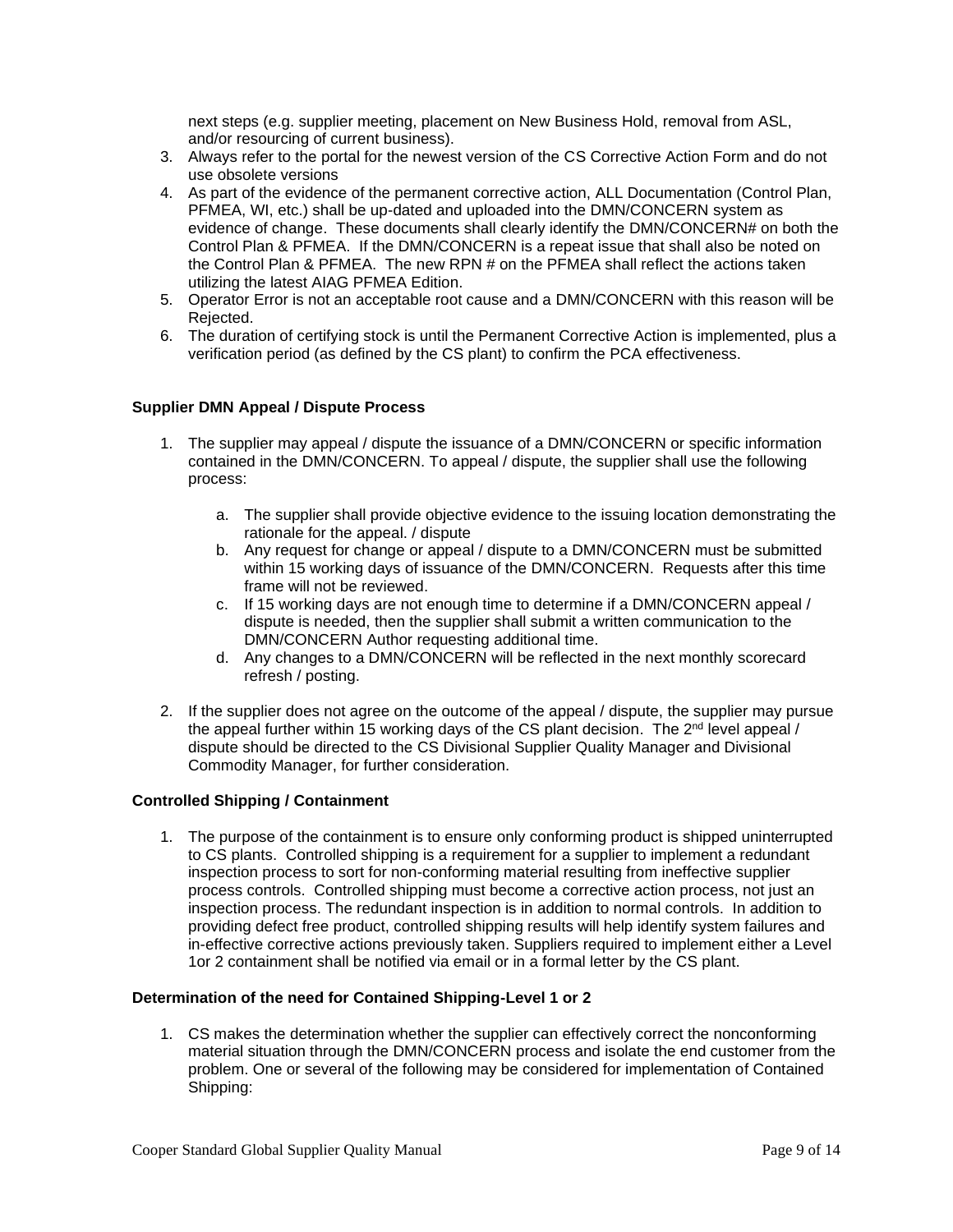- a. Excessive issuance of DMN/CONCERNs to the same supplier
- b. Repeat DMN/CONCERNs for the same component or component family
- c. Duration and severity of the problem
- d. Incapable processes
- e. Inability to show Improvement within IQR (in-coming quality review) process (typically 60 days invoked)
- f. Impact on CS's Customer
- g. Severity of quality problem
- h. Inadequate containment and/or resolution of nonconformance via the DMN Process.
- i. Major Disruptions at either CS plant or CS's customer
- j. APQP, Safe Launch, PPAP and / or Launching problems
- 2. Based on consideration of the above, CS decides whether Level 1 or Level 2 would be appropriate. Input for this decision may be provided by the various CS departments as appropriate.

**Level 1 Controlled Shipping** includes a problem solving process as well as a one additional redundant inspection process. The supplier is required to perform a 100% certification using an additional off line inspection process, of all products prior to shipment to CS. This certification shall be over and above the present controls in place and may be assigned to and managed by the supplier or a designated CS third party source – this will be dependent on the severity of the issue (i.e. safety related etc.). the cost in either case will be the responsibility of the supplier. The inspection process is enacted by the supplier's employees at the supplier's location to isolate CS from receipt of nonconforming parts/material. As defined by CS, the supplier and /or CS third party shall clearly identify each container to identify that it has been undergone Level 1 certification. As defined by CS, each individual part may be required to be marked to show certification. Exit criteria may be reliability based in that a minimum quantity of 1379 pcs/part # (.995R/.999C) shall be inspected with no nonconformance found – or unless otherwise defined and agreed to by the affected CS plant. Either may cause for satisfying the CS1 exit criteria and must be approved be the CS plant quality manager and CS SDE functions.

**Level 2 Controlled Shipping** includes a problem solving process as well as two redundant inspection processes. First by the supplier per level 1 above, then if necessary, by a separate  $3<sup>rd</sup>$  party company. The supplier is required to contract with a CS directed  $3<sup>rd</sup>$  party to certify and inspect off line all products prior to shipment to CS. Level 2 containment is imposed on a supplier when level 1 is not successful (if done by the supplier), early production issues, or as deemed necessary by CS. The third-party sorting company is selected by CS and paid for by the supplier. In special cases, the Level 2 Controlled Shipping inspection may be required to be performed outside the supplier's facilities at a location defined by CS. Suppliers are required to notify their registrar when place on Level 2 containment. As defined by CS, each individual part may be required to be marked to show certification. Exit criteria may be reliability based in that a minimum quantity of 6905 pcs/part # (.995R/.999C) shall be inspected with no non-conformance found – or unless otherwise defined and agreed to by the affected CS plant. Either may cause for satisfying the CS2 exit criteria and must be approved be the CS plant quality manager and CS SDE functions.

#### **The key steps of the Controlled Shipping process**

- 1. An agreement within CS Divisional Quality and CS Plant management that current controls by the supplier are not sufficient to insulate CS from the receipt of nonconforming parts/material.
- 2. Determination by CS which level of controlled shipping is required and how it is to be implemented.
- 3. Provide formal written communication to the supplier of action (Level 1 or Level 2) to be taken including an exit criteria.
- 4. Supplier and/or designated 3<sup>rd</sup> party will provide containment status, sort results and effectiveness on a regular basis – if not in real time.
- 5. Review of irreversible corrective action plans.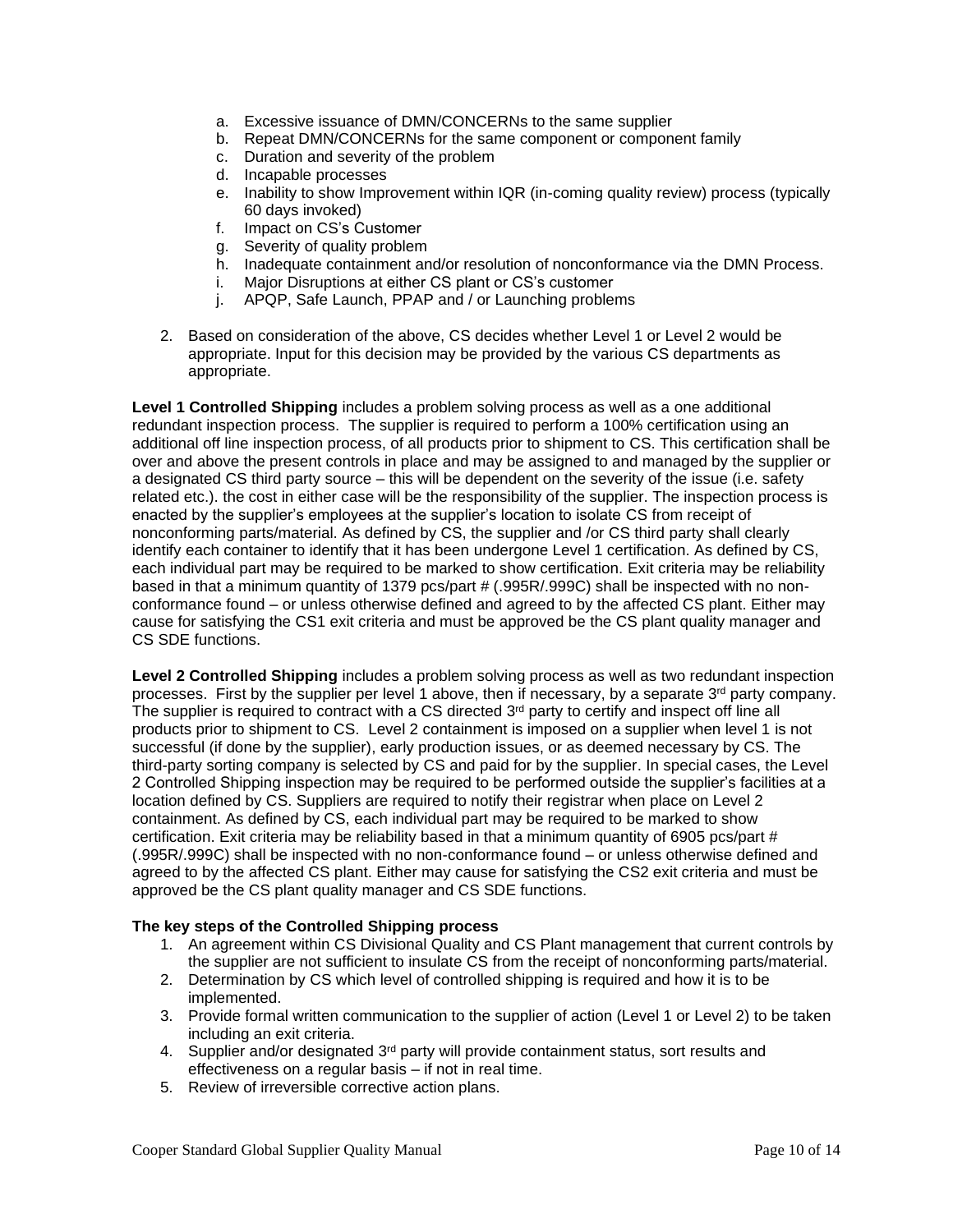6. Once corrective action is proven to be effective, removal of contained shipping status once reliability/confidence limits have been demonstrated (i.e. .995 or .999R, with both 999C).

#### **Supplier Initiated Changes / Engineering Change Request (ECR) Process**

1. Prior to implementing any post PPAP or post Launch change, obtain written CS approval to proceed. Changes needing CS prior written approval including but not limited to material, process, manufacturing location, sub-supplier, tool modifications shall be communicated through the respective CS Buyer in the divisional purchasing department. If you have any question regarding the CS form to be used, contact the CS plant directly for clarification prior to the change implementation. All costs associated to non-approved changes are the responsibility of the supplier for payment.

## **Cost Recovery**

## **Supplier Cost Recovery & Debits Process**

- 1. All costs associated with supplier rejections are entered by the DMN/CONCERN Author and processed through the DMN/CONCERN workflow approval process.
- 2. The Acceptance Criteria for product shipped to CS is Accept on Zero, Reject on One. Although this appears to be very strict, it has been the acceptance criteria for companies supplying the automotive industry for a number of years.
- 3. The quality standards for products supplied to CS include the criteria set forth on the approved drawings, specifications, written communications, the business rules set forth in the Supplier Manual and any other requirements specified by the CS plant in order to produce final products which are acceptable to the end customers. Suppliers will be made aware of specific quality requirements through communications which may include any or all of the following; Launch Readiness Review Meetings, APQP meetings, Supplier Assessments, Process Review Meetings, SQM and actual production experience at the CS plant. CS will attempt to make the supplier aware of quality requirements prior to the start of production, however actual production experience and end customer feedback may necessitate changes to the originally expectations.
- 4. Supplier charge backs are meant to recover lost cost incurred by CS. This may include cost associated with supplier Non-conforming product, PPAP issues, Delivery issues, Safety issues, Launch issues, Warranty issues, upload Documentation issues, and Packaging issues. Standardized costs are outlines in regional supporting documentation.
- 5. The supplier may appeal / dispute the issuance of a Supplier Chargeback contained in the DMN/CONCERN. To appeal / dispute, the supplier shall use the following process:
	- a. The supplier shall first check / select the dispute field in the DMN and complete the entire corrective action in the DMN/CONCERN system and upload all supporting documentation into the DMN/CONCERN system. Then request a meeting with the CS plant to discuss the rationale for the appeal / dispute.
		- i. If less than \$10,000 USD the CS Plant Quality Manager, SDE and Plant Manager will provide the appeal / dispute outcome decision.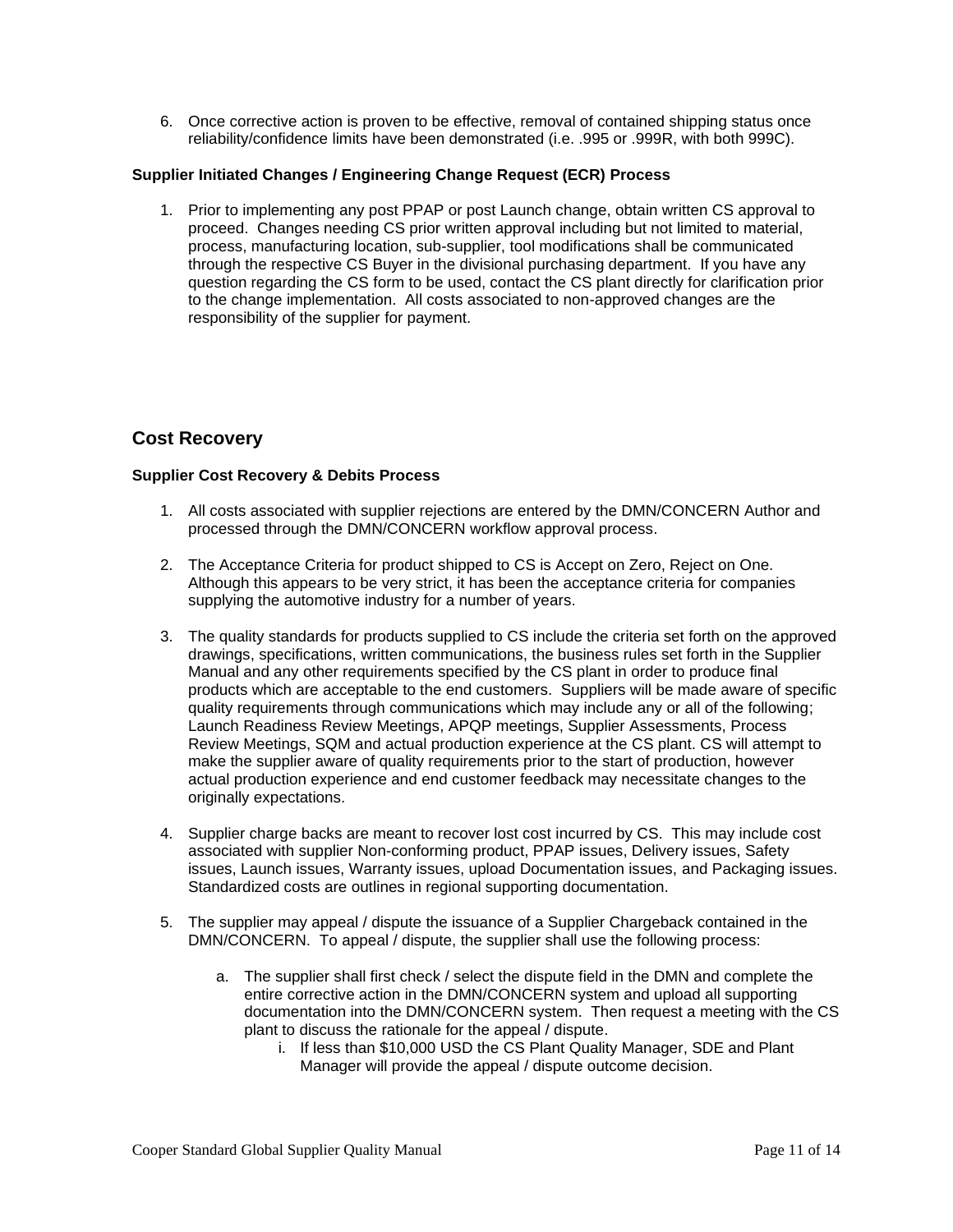- ii. If more than \$10,000 USD, the CS plant will organize a discussion to include CS Divisional Director Quality, Director Operations, Director Purchasing, and Divisional Controller for the appeal outcome decision.
- b. If the supplier wishes to escalate the appeal / dispute higher, they are to request the CS plant to arrange for a discussion with CS Divisional Director Quality, SDE, Director Operations, Director Purchasing, and Divisional Controller for the  $2<sup>nd</sup>$  appeal / dispute outcome decision.
- 6. If the Supplier does not respond within 15 working days from when the charge was entered in the DMN/CONCERN system or documented to the supplier, the Supplier will be deemed to have accepted the charge. If additional time is required for the supplier to appeal the Chargeback, the supplier shall submit a written communication requesting more time to the DMN/CONCERN Author.

# **Health, Safety & Environment**

- 1. The supplier must ensure that products and services delivered comply with all relevant regulatory requirements on occupational and public health and safety as well as environmental protection in both: the country of manufacture as well as in the country of sale.
- 2. The supplier must provide all regulatory required documentation for the products and services delivered (e.g.: safety data sheets; marking and labeling of hazardous materials; machines safety conformity declarations associated with operation manual and technical file; etc.) in the languages needed.
- 3. CS expects the supplier to perform its manufacturing and other activities in compliance with all relevant health, safety & environmental regulatory requirements.
- 4. CS encourage that the supplier establishes and maintains an environmental management system in accordance with ISO 14001 or equivalent. At least, environmental procedures should be in place covering the manufacture and delivery (e.g. durable, recyclable packaging) of the products or services in question.
- 5. It is recommended that suppliers implement a process for energy saving in the production process and environment and/or the may strive for potential compliance to the ISO 5002

## **Service Requirements/Support**

1- Terms and Conditions

Seller shall continue to provide products, or any components of products, as required by Buyer for a period of fifteen (15) years after the date of final shipment under the Purchase Order or for such period as Buyer is required to provide to its customer service or replacement parts incorporating the products, whichever is longer. During the first five (5) years after the date of final shipment, the prices for the products shall be the prices specified in the Purchase Order. Thereafter, the prices for the products shall be the prices specified in the Purchase Order, plus any actual cost increase for packaging and manufacturing, ds determined by buyer. If the Products are systems, Seller shall sell the components, parts or sub-assemblies that comprise the system at prices that shall not, in the aggregate, exceed the prices of the system, less assembly cost. Further, during said period, Seller shall continue to provide technical support and service at the same level as currently required und the purchase order.

2- Notification of Issues/Concerns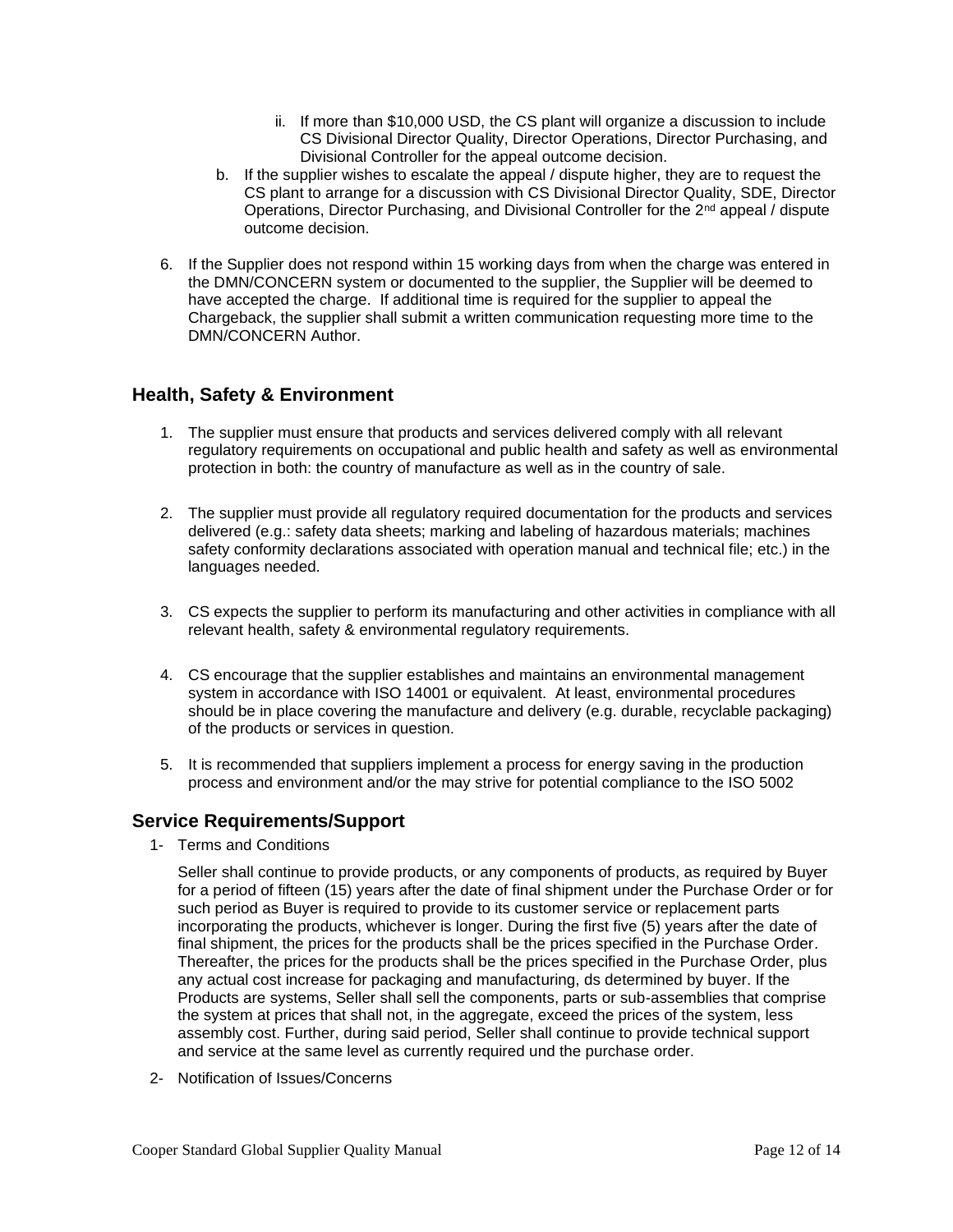Supplier shall notify their Cooper standard plant and Purchasing contacts if they may have an interruption in service parts supply per the scheduled release(s). A recovery plan must be developed and submitted to the Cooper Standard plant and proactively addressed until the supply if the parts is no longer at risk. Note, suppliers are encouraged o work proactively with their Cooper Standard plants contacts on long lead-time parts to ensure adequate notice is provided in order to meet delivery requirements.

3- Tooling Disposition

At end of life, Customer owned tooling must be approved and dispositioned by OEM customer per their required disposition process/forms. Suppliers shall work with their Cooper Standard plant contact to complete this process. Suppliers are NOT to dispose of ANY customer owned tooling without proper OEM and Cooper Standard authorization. This is subject to customer tooling audits as deemed necessary be the OEM or by Cooper Standard.

# **Contingency Plan**

Suppliers shall identify and evaluate internal and external risks, to define, prepare, implement, test, review and document a contingency plan according the risk analysis and customer impact.

## **Revision History**

| Date      | <b>Revision</b> |                                                                                                                                                                             | <b>Author / Dept</b>      | <b>Approved By</b> |
|-----------|-----------------|-----------------------------------------------------------------------------------------------------------------------------------------------------------------------------|---------------------------|--------------------|
| June 2013 | 0               | <b>Original Release</b>                                                                                                                                                     | <b>Divisional Quality</b> | G. Alstott         |
| Oct 2013  |                 | <b>Update Introduction: Scope</b><br>#2                                                                                                                                     | Divisional Quality        | P. Barr            |
| Feb 2015  | $\overline{2}$  | Moved Supplier's Signature to<br>Appendix                                                                                                                                   | <b>Divisional Quality</b> | P. Barr            |
| Feb 2015  | 3               | Upload documents into the<br>portal                                                                                                                                         | <b>Divisional Quality</b> | P. Barr            |
| Nov 2017  | $\overline{4}$  | Add CAMDS, IATF-16949,<br>and record retention wording,<br>general section added item 7<br>& 8, HS&E added item 5,<br>general word clarifications<br>throughout the manual. | <b>Global Quality</b>     | C. Russell         |
| June 2018 | 5               | Update to Safe Launch,<br>Run@ Rate, Controlled Ship,<br>Service Req'ts, Supplier<br>Performance Scorecard<br>Req'ts and HS&E section.                                      | <b>Global Quality</b>     | D.Mihelick         |
| June 2019 | 6               | Added requirement for<br><b>MAQMSR</b>                                                                                                                                      | <b>Global Quality</b>     | C. Kargula         |
| Nov 2019  | 7               | Concerns added into the<br><b>SPRS</b> calculation                                                                                                                          | <b>Global Quality</b>     | A.Kaefer           |